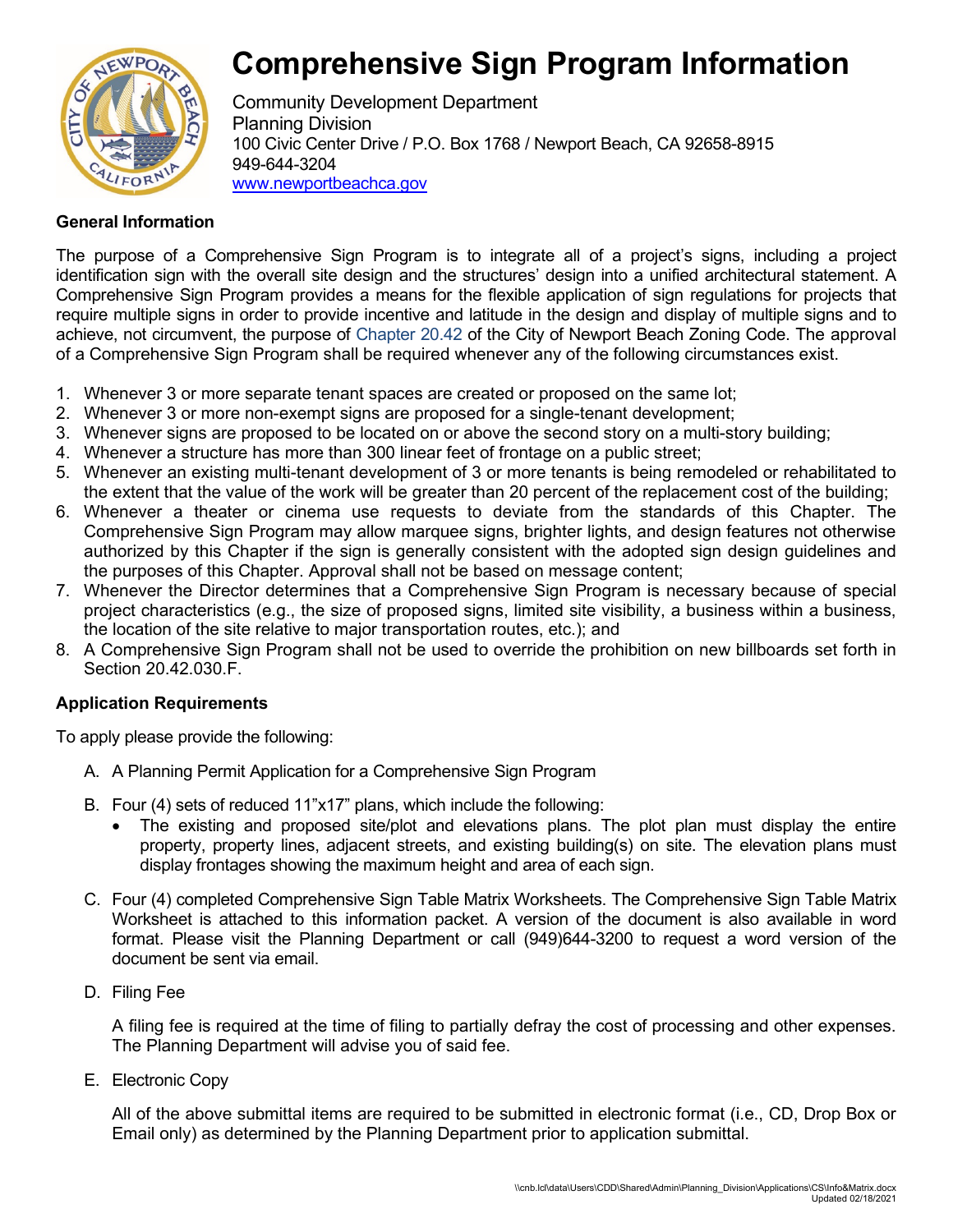

## **Comprehensive Sign Program Matrix Worksheet**

Community Development Department Planning Division 100 Civic Center Drive / P.O. Box 1768 / Newport Beach, CA 92658-8915 949-644-3204 [www.newportbeachca.gov](http://www.newportbeachca.gov/)

### Please Designate:

1. Street Frontage/parking lot frontage

Frontages:

- 2. In the table below designate frontages for each tenant space, as primary or secondary (street, parking lot, building elevation, other) and designate maximum number of signs per tenant.
- 3. Area limitations, maximum vertical or horizontal dimensions, and maximum logo area or vertical or horizontal dimensions per sign.
- 4. Project identification signs, wall, monument or pylon with area and vertical and horizontal dimensions.

| <b>Site and Suite No. or</b>               | <b>Primary Frontage</b>                                                      | <b>Secondary Frontage</b>                                                   |
|--------------------------------------------|------------------------------------------------------------------------------|-----------------------------------------------------------------------------|
| <b>Building Address</b>                    | Size limitations where applicable                                            | Size limitations, where applicable                                          |
| Assign as necessary                        |                                                                              |                                                                             |
| <b>Insert Suite No. Here</b>               | Choose a Frontage: A B C D                                                   | Choose a Frontage: A B C D                                                  |
|                                            | 1.5 square feet/linear foot of store                                         | 50% of allowable primary sign allowance                                     |
|                                            | frontage or max area of sq ft.                                               | sq ft. maximum.                                                             |
|                                            | Maximum vertical dimension, sign or                                          | Maximum vertical dimension, sign or                                         |
|                                            | logos, _____-inches. Minimum distance                                        | logos, in. Minimum distance shall be                                        |
|                                            | shall be _____ linear feet from the                                          | linear feet from the primary sign.                                          |
|                                            | secondary sign.                                                              |                                                                             |
| Insert Suite No. Here                      | Choose a Frontage: A B C D                                                   | Choose a Frontage: A B C D                                                  |
|                                            | 1.5 square feet/linear foot of store                                         | 50% of allowable primary sign allowance                                     |
|                                            | frontage or max area of sq ft.                                               | sq ft. maximum.                                                             |
|                                            | Maximum vertical dimension, sign or<br>logos, _____-inches. Minimum distance | Maximum vertical dimension, sign or<br>logos, in. Minimum distance shall be |
|                                            | shall be _____ linear feet from the                                          | linear feet from the primary sign.                                          |
|                                            | secondary sign.                                                              |                                                                             |
| <b>Second Floor</b>                        | Choose a Frontage: A B C D                                                   | Choose a Frontage: A B C D                                                  |
| <b>Office Suites</b>                       | Signs proposed or NONE permitted?                                            | Signs proposed or NONE permitted?                                           |
| Project Identification                     | Choose a Frontage: A B C D                                                   | Choose a Frontage: A B C D                                                  |
| Signs (Wall, Pylon or                      | Maximum vertical dimension, sign or                                          | 50% of allowable primary sign allowance                                     |
| Monument)                                  | logos, _____ in. Minimum distance shall                                      | sq ft. maximum.                                                             |
|                                            | be ____ linear feet from the secondary                                       | Maximum vertical dimension, sign or                                         |
| List sign location and/or                  | sign.                                                                        | logos, in. Minimum distance shall be                                        |
| frontages proposed and                     |                                                                              | linear feet from the primary sign.                                          |
| number per frontage.                       |                                                                              |                                                                             |
| Specify maximum vertical<br>and horizontal |                                                                              |                                                                             |
| dimensions and sign area                   |                                                                              |                                                                             |
| Address sign location                      | Choose a Frontage: A B C D                                                   | Choose a Frontage: A B C D                                                  |
| (monument, etc)                            | Maximum vertical and horizontal                                              | Maximum vertical and horizontal                                             |
|                                            | dimensions and sign face area.                                               | dimensions and sign face area.                                              |
| Other Signage                              |                                                                              |                                                                             |
| (awning, blade, etc)                       |                                                                              |                                                                             |